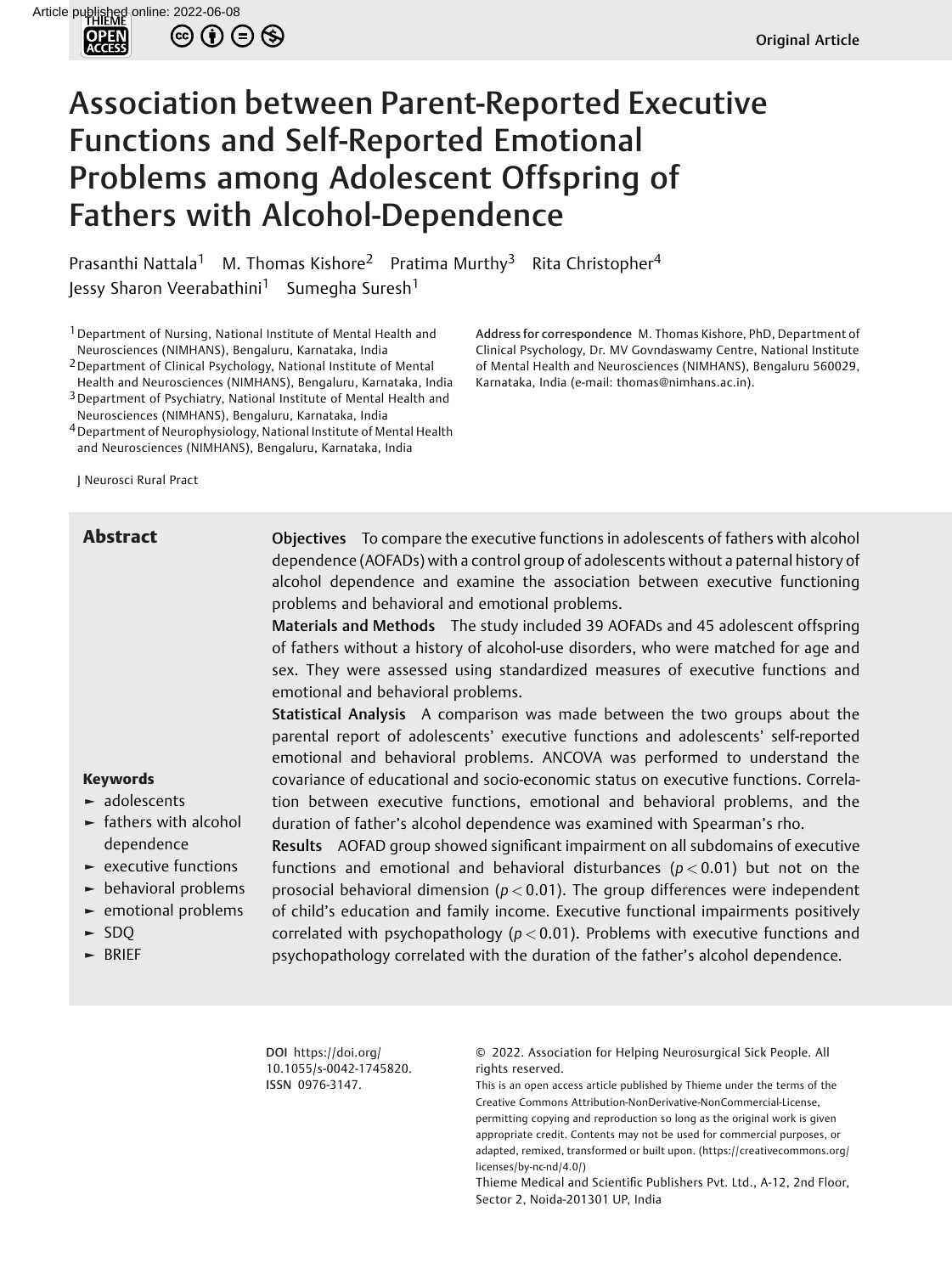Conclusions AOFADs are at risk for executive function impairments which in turn are strongly associated with emotional and behavioral problems. The association is independent of child's education and family economic status. The duration of alcohol dependence in fathers is associated with these problems. It has implications for targeted interventions for both adolescents and families.

# **Introduction**

Studies focusing on adults with alcohol dependence have found deficits in executive functions and reduced cortical activities in the related brain structures. These deficits are strongly correlated with behavioral disinhibition and substance-use behaviors.<sup>1,2</sup> As far as children are considered, studies have focused more on the impact of mother's alcohol use during pregnancy<sup>3,4</sup> and the impact of father's use of alcohol on child's wellbeing and family functioning.<sup>5,6</sup> There are few studies on adolescent offspring of fathers with alcohol dependence (AOFAD) though they are at a developmentally critical stage for independent adult roles and are highly vulnerable to harmful use of substances and stress-related disorders.<sup>7</sup>

#### **Executive Function Deficits in AOFAD**

One of the initial studies in this area is by Wiers et al<sup>8</sup> has examined the effect of multigenerational alcoholism vis-à-vis childhood attention-deficit hyperactivity disorder and conduct disorder on the executive functions in 76 boys aged 7 to 11 years. The study found that parental alcohol use predicted selective attention deficits, which further mediated the executive functions. Subsequent studies consistently showed that executive functions are impaired in the children of fathers with alcohol-use disorders. For instance, a survey by Grekin et al $<sup>9</sup>$  examined the association between parental</sup> alcohol use and the child's executive functioning in 816 adolescents (414 boys and 402 girls) whose mean age was 15 years 2 months (standard deviation [SD] 3.48 months). The children were assessed with Stroop Color Word Test and Wisconsin Card Sorting Test. Results indicate that the study group had significant impairments in executive functions attributable to paternal alcohol dependence. However, the impairments in executive function were evident only on the Stroop test. Similar data on the executive functions in children have been published from the developing countries as well. For example, a study from India<sup>10</sup> has examined the behavioral and cognitive problems among the children of fathers with and without alcohol dependence. The study used Malin's Intelligence Scale for Indian Children (MISIC) and Trail Making Test to assess the cognitive functions. The study revealed that the children of fathers with alcohol dependence have significant difficulties with frontal lobe functions, including deficits in executive functions. Although there is limited evidence, subsequent studies have found that executive functioning deficits seem to continue into the adulthood of AOFAD.<sup>11</sup> Given the lack of literature from the developing countries, it is essential to study the nature of executive deficits in AOFADs more extensively.

#### **Behavioral and Emotional Problems in AOFAD**

A systematic review by West and Prinz<sup>12</sup> which focused on the studies published between 1975 and 1985 revealed diverse psychopathology, vulnerability to inevitable psychosocial adversities and dysfunctional family interactions in children of fathers with alcohol dependence. Subsequent studies have also supported that parental alcoholism is associated with a heightened incidence of psychopathology, behavioral disturbances, and occupational impairments in children. For instance, Barnow et al $^{13}$  examined the role of family loading of alcohol use in externalizing symptoms among 7 to 18 years old children. The results reveal a significantly positive correlation between children's attention and delinquent behavior and the number of first or second-degree relatives with alcohol-use disorders. The correlation was significant even after controlling for antisocial personality disorder and drug dependence in the parents. Thus, there is considerable evidence to suggest that executive functioning deficits besides family stress were strongly associated with various behavioral and emotional problems, including child delinquency in the context of parental alcohol-use disorders.<sup>9</sup>

A community-based longitudinal study by Keller et  $al^{14}$ yielded results similar to the previous studies. Keller et al followed up families with a child in kindergarten  $(n = 235)$  at two time-points. They found a direct effect of parental alcohol problems on both internalizing and externalizing problems in children through the mediation of destructive marital conflict and indirect effects of paternal drinking. Studies from developing countries have reported similar findings. A study from India revealed lower self-esteem and poor adjustment in AOFADs  $(n = 50)$  when compared with the matched, reference controls, though the stress and vitiated domestic environment were attributed for the same.<sup>15</sup> Another study from India indicated that the children of alcohol-dependent parents have significant externalizing and internalizing problems, with girls having more problems than boys. However, the family environment is reportedly adverse for both boys and girls.<sup>16</sup> Another study from India<sup>17</sup> examined psychopathology and neuropsychological characteristics of 50 children with a paternal history of alcohol dependence compared with 50 children without such history. The study found that those with a paternal history have significant problems in both domains. The study did not elaborate on the nature of psychopathology in the study group. However, a potential limitation of this study is that it used Child Behavior Checklist as the single measure of psychopathology sans any clinical interviews and MISIC as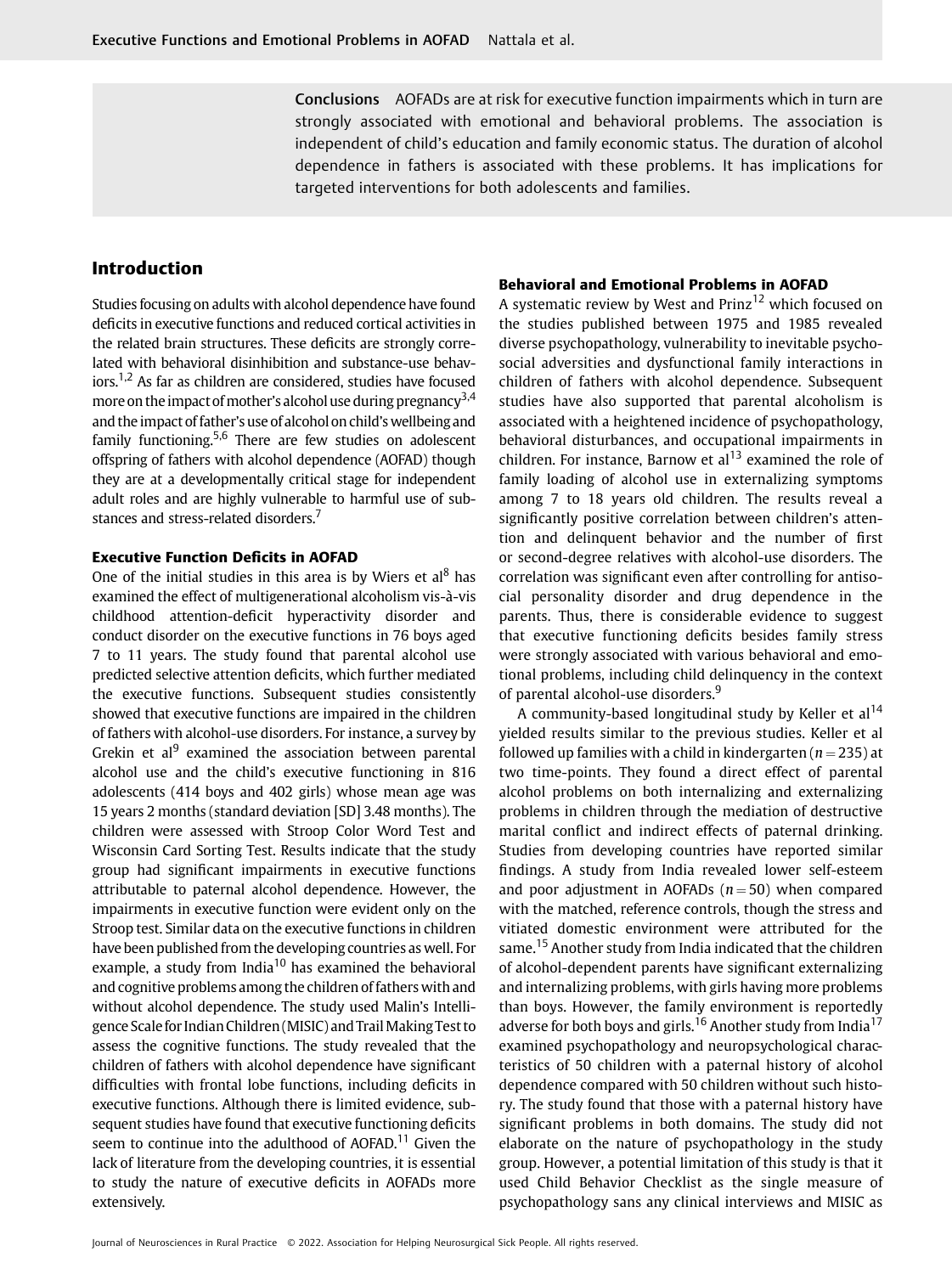a measure of neuropsychological status even though it is not a robust measure. A study from an inpatient facility of a tertiary health care center in central India examined psychopathology in children of alcohol-dependent parents  $(n = 50)$  and no-alcohol-dependent parents in the age range of 4 to 14 years.<sup>18</sup> The results indicate that the children of parents with alcohol dependence had marked levels of depression and anxiety but no significant issues related to behavioral problems, conduct disorder, psychotic symptoms, physical illness, emotional problems, and somatization. Another study from India also revealed that the children of parents with alcohol dependence experience a higher rate of anxiety, depression, and low self-esteem than children of non-alcoholic parents.<sup>19</sup> Similar trends were noted from other developing countries. For instance, a study from Morocco indicates that AOFADs show significantly high levels of psychological distress, especially symptoms of somatization, hostility, and anxiety.<sup>20</sup> Overall these findings suggest that the children and adolescent offspring of parents with alcohol dependence can have significant levels of both internalizing and externalizing problems.10,13,16,21–24 A few studies have noted that the behavior problems varied with the gender of the children, with externalizing problems more in boys and internalizing problems more in girls.<sup>6,20</sup> But there is also evidence to suggest that gender is an essential factor only at certain age levels, particularly during pre-adolescence. 25,26

In summary, a few studies have identified the importance of executive dysfunction in psychopathology in children of alcohol-dependent parents.<sup>2,8</sup> Moreover, the nature of psychopathology can vary with a child's gender and family variables. However, prior Indian literature on executive function impairment among the offspring of alcohol-dependent fathers has been sparse and sporadic. Furthermore, previous studies have involved a narrower age range or have only assessed specific elements of executive functioning.

# **Objective**

Our objective was to compare the executive functions in a sample of AOFADs with a control group of adolescents without a paternal history of alcohol dependence and examine the association between executive functioning problems and behavioral and emotional problems.

Based on the current evidence albeit predominantly from the adult population, the hypotheses formulated were as follows. (1) AOFADs will have significant executive impairment, when compared with the control group (adolescent children with no history of paternal alcohol dependence). (2) There will be a significant correlation between the executive functioning problems and the behavioral and emotional problems, among the AOFADs.

# **Methodology**

#### **Participants**

The sample consisted of two groups of adolescents aged 10 to 19 years. The age range was decided as per the World Health **Table 1** Characteristics of the participants

|                                                          | <b>AOFADs</b><br>$(n=39)$ | Control group<br>$(n = 45)$ | $U/x^2$            |
|----------------------------------------------------------|---------------------------|-----------------------------|--------------------|
| Age in years<br>(mean, SD)                               | 13.53 (2.67)              | 13.93 (1.67)                | 816                |
| Sex                                                      |                           |                             |                    |
| Male                                                     | 12 (31%)                  | 17 (38%)                    | 0.45               |
| Female                                                   | 27 (69%)                  | 28 (62%)                    |                    |
| Education                                                |                           |                             |                    |
| Primary                                                  | 14 (36%)                  | 3(7%)                       | 11.06 <sup>a</sup> |
| High-school<br>education<br>and above                    | 25 (64%)                  | 42 (93%)                    |                    |
| Family income in<br>rupees<br>(mean, SD)                 | 8,910.3<br>(11687)        | 13,433<br>(9373.3)          | 406 <sup>a</sup>   |
| Duration of<br>alcohol<br>dependence in<br>father (in y) | 10.20<br>(7.14)           | Not applicable              |                    |

Abbreviations: AOFAD, adolescents of fathers with alcohol dependence; SD, standard deviation.

 ${}^{a}p$   $<$  0.01.

Organization.<sup>27</sup> Group one included 39 AOFADs with the International Classification of Diseases -10 diagnosis of alcohol dependence in fathers. Group two had 45 adolescents without a history of alcohol dependence in fathers (hereafter, control group). The exclusion criteria included low body mass index (BMI), history of seizures, head injury, unconsciousness, and any major health problems in the last 2 years were. A few participants were recruited from schools  $(n=53, 63%)$  and the community  $(n=13, 16%)$  through the snowballing method. A few AOFADs were recruited by purposive sampling when their fathers came to the study center for mental health services for alcohol use  $(n=18, 21\%)$ . Because of the differences in the sampling technique used, the control group cannot be expected to be exactly equal to AOFADs. For more detail, see **►Table 1** that presented the sociodemogrpahic characteristics of both groups.

### **Measures**

#### Executive Functions

Behavior Rating Inventory of Executive Function, Parent Form, Second Edition (BRIEF) was used to measure the executive functions.<sup>28</sup> This scale consists of 79 items which are rated on a three-point Likert scale. The BRIEF assesses executive functions, which compose three indexes: the Behavior Regulation Index (BRI), Emotion Regulation Index (ERI), Cognitive Regulation Index (CRI), and an overall summary score, the Global Executive Composite (GEC). Higher scores represent higher dysfunction in all the areas. The BRIEF also classifies executive function impairment into three levels: mildly elevated, potentially clinically elevated, and clinically elevated. The BRIEF has been used in prior studies in India.<sup>29</sup>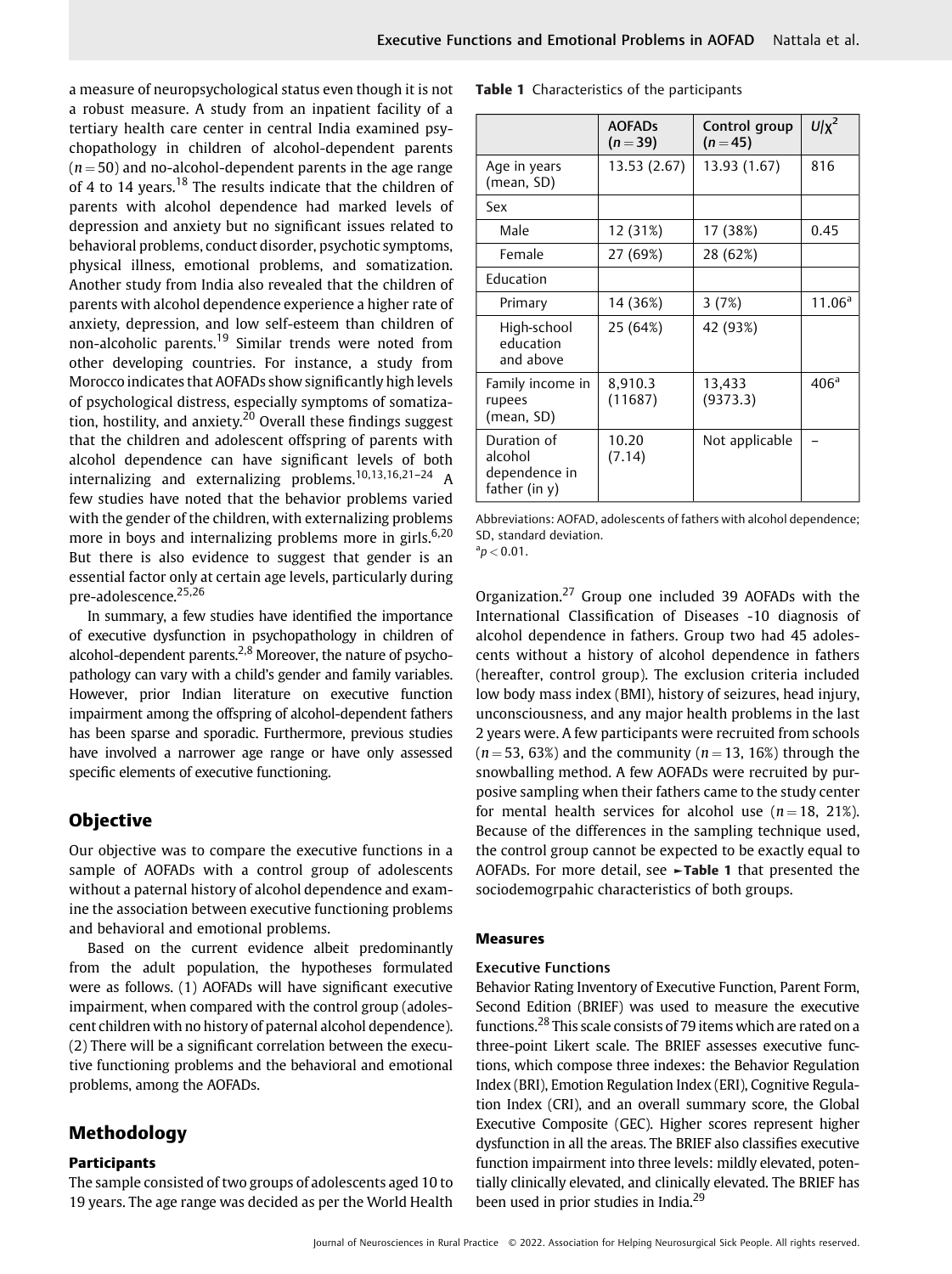#### Behavioral and Emotional Problems

The Strengths and Difficulties Questionnaire (SDQ) was used to measure this domain.<sup>30</sup> This scale assesses the behavioral and emotional problems and prosocial behaviors, comprising of 25 items that are rated on a three-point scale. SDQ yields scores on five scales: emotional symptoms, conduct problems, hyperactivity inattention, peer problems, and prosocial behavior. Sum of all items except prosocial behavior scale items constitutes the total difficulties scale. Each scale has cutoffs to understand the clinical significance of the scores. Except for the prosocial behavior scale, higher scores on SDQ scales indicate more problems in that domain. SDQ has three forms—parents', teachers', and self. We have used the self-report form in this study.

#### **Procedure**

The study was approved by the Institute's Ethics Committee of the National Institute of Mental Health and Neurosciences (NIMHANS). Written informed assent from a child and consent from a parent were obtained if an adolescent was under 18 years of age. In the case of AOFADs recruited from the clinic, alcohol-use history in fathers was noted from the case file. Conversely, in the case of adolescents recruited from the schools and community, the history of alcohol dependence in the father was confirmed by interviewing the fathers and/or the mothers of the adolescents. Each adolescent who participated in the study was further interviewed individually to obtain socio-demographic information. The adolescent's BMI was assessed and interpreted as per the revised growth charts for Indian children.<sup>31</sup> Information regarding the health of the adolescents was obtained from their mothers, and it was considered nil significant if the adolescent did not require a hospital visit in the last 2 years. BRIEF-P and SDQ were administered individually by a trained project staff by directly interviewing the mothers.

#### **Statistical Analysis**

The data were analyzed using Statistical Package for Social Sciences for Windows version 24. Group differences in executive function impairment (AOFADs and control group) were analyzed using the chi-square test and *t*-test/Mann– Whitney U. Spearman's and Pearson's correlation coefficients were computed to examine the associations among selected clinical variables, BRIEF scores, and SDQ scores. Analysis of covariance (ANCOVA) was done to determine the differences in the impairment of executive functions after controlling for income and education, as the two groups differed significantly on these two variables.

## **Results**

**►Table 1** indicates that both groups were statistically matched for age and gender. But, AOFADs had lower levels of education ( $\chi^2$  = 11.06;  $p$  < 0.01) and economic status  $(U = 406; p < 0.01)$  than the control group.

**►Table 2** indicates that AOFADs had significantly higher scores on BRIEF than the control group in all domains  $(p < 0.001)$ .

| <b>Variables</b>                 | <b>AOFADs</b><br>$(n=39)$<br>M(SD) | Control group<br>$(n = 45)$<br>M(SD) | $t$  U              |
|----------------------------------|------------------------------------|--------------------------------------|---------------------|
| Global<br>Executive<br>Composite | 59.07 (7.68)                       | 44.73 (6.22)                         | $131.0^a$           |
| Behavior<br>Regulation<br>Index  | 56.28 (9.48)                       | 44.35 (7.00)                         | 204.50 <sup>a</sup> |
| Inhibit                          | 57.02 (9.84)                       | 44.6 (7.17)                          | $233.50^a$          |
| Self-monitor                     | 54.02 (9.46)                       | 45.02 (6.55)                         | $323.0^a$           |
| Emotion<br>Regulation<br>Index   | 64.17 (9.05)                       | 48.06 (5.75)                         | $114.0^{\circ}$     |
| Shift                            | 61.69 (9.93)                       | 48.08 (6.50)                         | 232.50 <sup>a</sup> |
| Emotional<br>control             | 62.17 (9.53)                       | 48.75 (5.89)                         | $229.0^a$           |
| Cognitive<br>Regulation<br>Index | 57.30 (8.09)                       | 44.77 (8.09)                         | $196.0^{\circ}$     |
| Initiate                         | 55.30 (8.37)                       | 47.57 (5.29)                         | 398.0 <sup>a</sup>  |
| Working<br>memory                | 60.61 (10.26)                      | 46.4 (8.97)                          | $257.0^a$           |
| Plan/organize                    | 58.66 (8.25)                       | 42.53 (6.85)                         | $132.50^a$          |
| Task monitor                     | 53.87 (8.31)                       | 43.11 (6.20)                         | $264.0^{\circ}$     |
| Organization<br>of materials     | 53.15 (9.86)                       | 45.42 (4.86)                         | 452.50 <sup>a</sup> |

Abbreviations: AOFAD, adolescents of fathers with alcohol dependence; BRIEF, Behavior Rating Inventory of Executive Function; M, mean; SD, standard deviation.  ${}^{a}p$   $<$  0.01.

**►Table 3** indicates that AOFADs had significantly more elevated scores on SDQ's total difficulties  $(U = 240.50;$  $p$  < 0.01), emotional problems (*U* = 392.50;  $p$  < 0.01), conduct problems  $(U = 445.0; p < 0.01)$ , hyperactivity  $(U = 268.50; p < 0.01)$ , and peer problems  $(U = 389.0;$ *p <* 0.01) subscales. However, no significant group differences were found on the prosocial behavior scale  $(U = 781.50; p = 0.37).$ 

**►Table 4** indicates that the duration of alcohol dependence in fathers was significantly correlated will all domains of the BRIEF and three domains of SDQ. The BRIEF domain results are as follows: GEC score ( $p = 0.77$ ;  $p < 0.001$ ), BRI  $(p = 0.68; p < 0.001)$ , ERI  $(p = 0.48; p < 0.001)$ , and CRI  $(p=0.76; p<0.001)$ . The correlation coefficients of the SDQ domains are as follows: total difficulties ( $\rho = 0.31$ ;  $p$  < 0.05), emotional problems ( $\rho$  = 0.39;  $p$  < 0.05), conduct problems ( $\rho = 0.19$ ; not significant), hyperactivity ( $\rho = 0.51$ ;  $p < 0.001$ ), peer problems ( $\rho = -0.13$ ; not significant), and prosocial behaviors ( $\rho = -0.21$ ; not significant).

Since AOFADs were predominantly from lower educational and economic strata, we wanted to rule out the impact of these two variables on executive functioning. Accordingly, ANCOVA was used to determine the differences in executive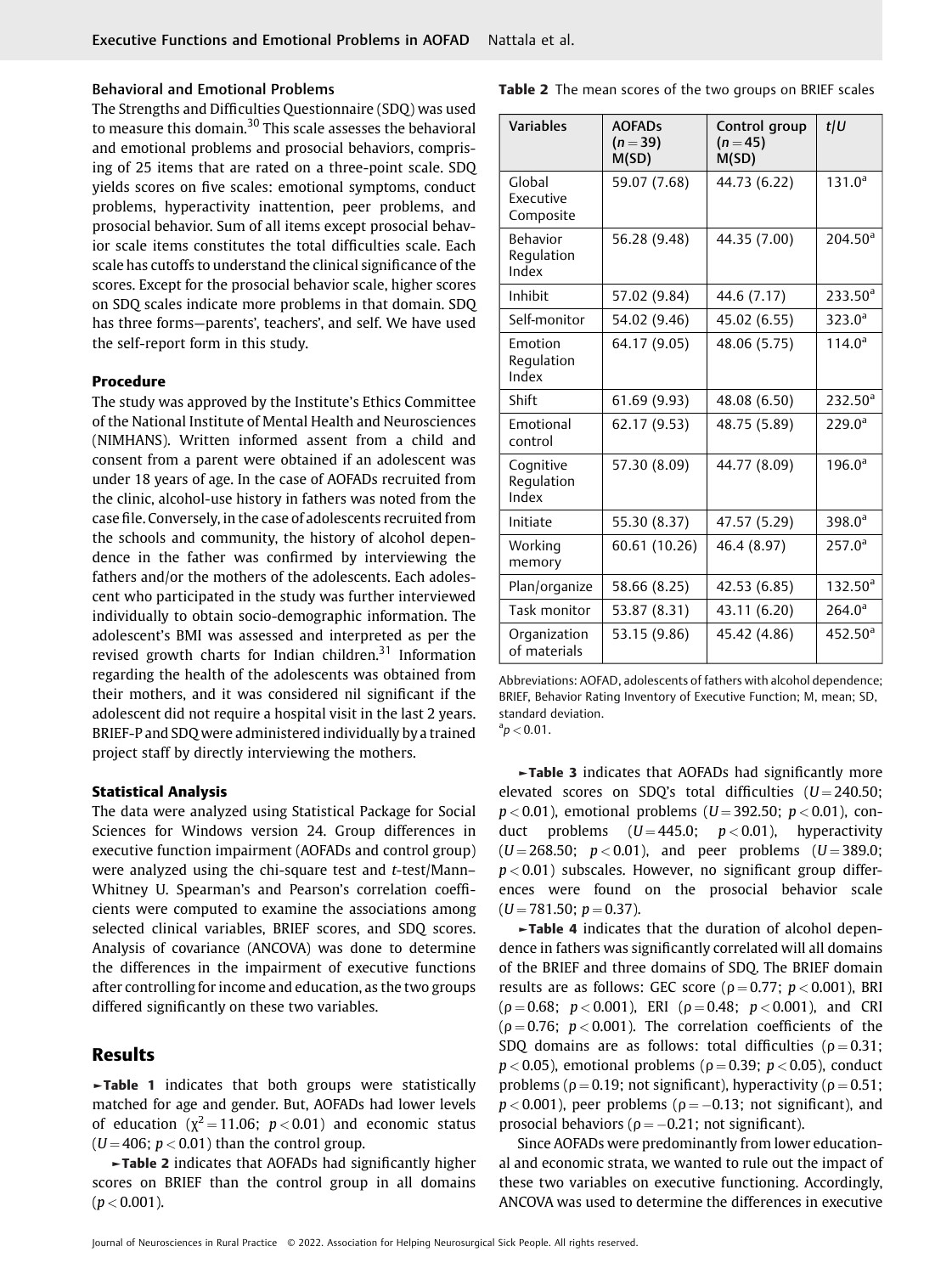| <b>Variables</b>                   | <b>AOFADS</b><br>$(n=39)$<br>M(SD) | Control group<br>$(n=45)$<br>M(SD) | $\mathfrak{U}$   |
|------------------------------------|------------------------------------|------------------------------------|------------------|
| <b>Total difficulties</b><br>score | 25.87 (4.89)                       | 17.51 (5.98)                       | $240.50^{\circ}$ |
| Emotional<br>problems score        | 6.48(2.45)                         | 3.48(2.76)                         | $392.50^a$       |
| Conduct<br>problems score          | 3.02 (1.59)                        | 1.66(1.60)                         | $445.0^{\circ}$  |
| <b>Hyperactivity</b><br>score      | 4.71 (1.93)                        | 2.22(1.66)                         | $268.50^{\circ}$ |
| Peer problems<br>score             | 3.41(1.64)                         | 1.68(1.81)                         | $389.0^a$        |
| Prosocial score                    | 8.23(1.67)                         | 8.51(1.67)                         | 781.50           |

**Table 3** The group differences with respect to the SDQ scale

Abbreviation: AOFAD, adolescents of fathers with alcohol dependence; M, mean; SD, standard deviation.  $\degree p < 0.001$ .

**Table 4** Spearman's correlation between the duration of alcohol dependence in fathers and the BRIEF and SDQ scores in their offspring

| <b>BRIEF scores</b>                 | ρ                 | SDO scores                | ρ                 |
|-------------------------------------|-------------------|---------------------------|-------------------|
| Global Executive<br>Composite score | 0.77 <sup>b</sup> | <b>Total difficulties</b> | 0.31 <sup>a</sup> |
| <b>Behavior Regulation</b><br>Index | 0.68 <sup>b</sup> | Emotional<br>problems     | 0.39 <sup>a</sup> |
| <b>Emotion Regulation</b><br>Index  | $0.48^{b}$        | Conduct<br>problems       | 0.19              |
| Cognitive Regulation<br>Index       | 0.76 <sup>b</sup> | Hyperactivity             | $0.51^{b}$        |
|                                     |                   | Peer problems             | $-0.13$           |
|                                     |                   | Prosocial<br>behavior     | $-0.21$           |

Abbreviations: BRIEF, Behavior Rating Inventory of Executive Function; SDQ, The Strengths and Difficulties Questionnaire.  $a^a p < 0.05$ .

 $\rm{^b}p < 0.001$ .

function scores (GEC, BRI, ERI, and CRI) between groups (AOFAD and control group) after controlling for family income and child's education. Results indicated that AOFADs had significantly higher score than the control groups even after controlling for income and education (GEC- $F = 35.92$ , *p <* 0.01; BRI-F ¼ 18.97, *p <* 0.01; CRI-F ¼ 19.88, *p <* 0.01; ERI- $F = 37.18$ ,  $p < 0.01$ ). A separate analysis indicated that AOFADs did not significantly differ in executive functions and psychopathology in reference to their gender.

#### **Correlation between BRIEF and SDQ Scores in AOFADs**

The mean SDQ total difficulties score was 25.87 (SD 4.89; range  $=$  13.0–35.0), and the mean GEC score was 59.07 (SD  $= 7.68$ ; range  $= 45.0 - 77.0$ ). The GEC score in the AOFADS  $(n=39)$  positively correlated with SDQ's total difficulties score  $(r = 0.49, p < 0.01)$ , as well two of the sub-domains, viz. emotional problems score  $(r = 0.48, p < 0.01)$  and hyperactivity score  $(r = 0.58, p < 0.01)$ . The CRI  $(r = 0.53, p < 0.01)$ and BRI  $(r = 0.31, p < 0.05)$  positively correlated with the SDQ total difficulties score.

# **Discussion**

Children with a paternal history of alcohol dependence are reported to be at risk for cognitive deficits and behavioral disturbances because of direct and indirect effects of alcohol use in fathers. But there are few studies on AOFADs who are developmentally at a critical stage of transition into adulthood. In this context, the present study examined the status of executive functions in AOFADs as reported by their parents and its correlation with behavioral and emotional problems in AOFADs.

#### **Nature of Executive Functioning Deficits**

Children with the father having alcohol dependence were found to have maturational lag and executive function deficits.10,16,22 However, many studies, particularly those that focused on adults, have primarily described inhibition impairment.26,32 The current study reveals that AOFADs can have significant difficulties in various executive functions such as inhibiting impotent responses, poor self-monitoring, shifting focus to adaptive responses, emotional control, and overall organizational skills. Thus, the problems seem to encompass the core three dimensions of executive functions, viz., behavioral, emotional, and cognitive capacities and the problems seem to be clinically significant. These findings are similar to the emerging evidence noted in adults with alcohol dependence that impairment encompasses each subcomponent of executive functions.<sup>1</sup>

#### **Nature of Emotional and Behavioral Problems**

SDQ scores indicate that AOFADs experience significantly more emotional and behavioral problems than the control group. The issues ranged from emotional problems, conduct problems, and hyperactivity to interpersonal difficulties with peers. However, AOFADs did not differ from the control group in prosocial behaviors. These findings are supported by the existing literature that internalizing disorders,  $26,33$ conduct disorders,<sup>10,33,34</sup> peer problems,<sup>20</sup> and low selfesteem<sup>19</sup> are widely prevalent in AOFADs. The majority of the previous studies indicate that externalizing disorders are more common than internalizing disorders in children of alcohol-dependent parents.<sup>10,22</sup> However, the current study suggests that both internalizing and externalizing problems are prevalent in AOFADs and they exist without any impairments in prosocial behaviors. In light of these findings, it is necessary to examine if the group differences were due to gender differences. A few studies that have examined gender differences have reported externalizing problems are found more among boys and internalizing problems are more among girls.<sup>6,16</sup> However, the current study did not find any gender differences in behavioral and emotional problems as measured by SDQ. This finding corroborates with the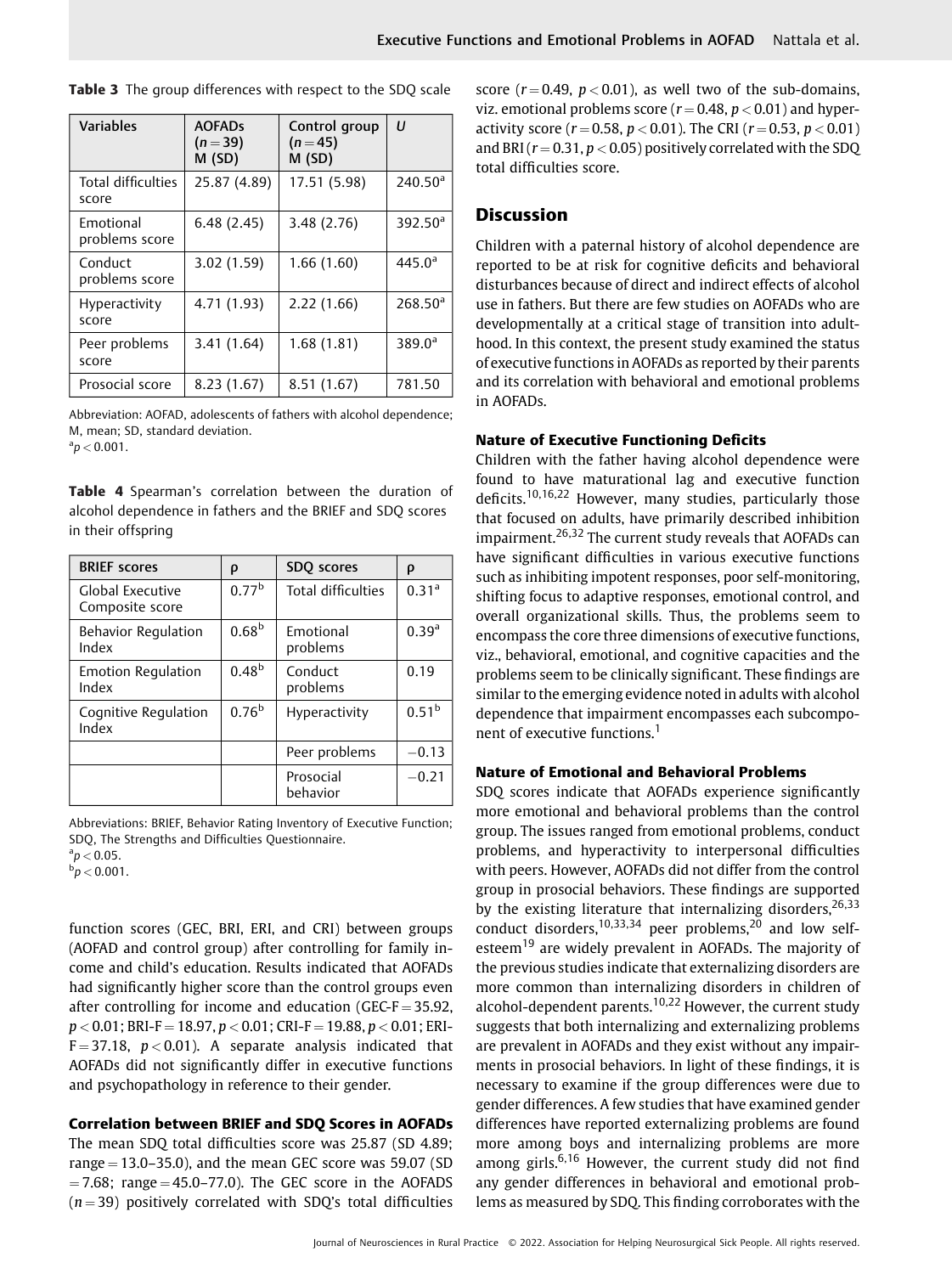study by Furtado et  $al^{35}$  that gender differences in psychopathology may not be evident in adolescents and older groups.

# **Father's Alcohol Dependence and Child's Executive Dysfunctions and Behavioral Pathology**

The current study supports the previous studies that the mean number of years of alcohol dependence in fathers positively correlated with children's executive functional impairments and psychopathology.<sup>36</sup> For instance, Grekin et al<sup>9</sup> found that paternal alcohol-use disorders are associated with child executive functioning and family stress, which may lead to externalizing problems such as child delinquency. Insights into the link between executive functions and psychopathology also come from studies focusing on general physical conditions. For instance, a survey of adolescents with coronary heart diseases indicates that executive function problems can disrupt the application of critical adaptive coping skills, resulting in poor coping and more significant emotional distress.<sup>37</sup>

Some studies found that fathers' alcohol dependence and children's psychopathology are not consistent when other variables are factored.<sup>2</sup> Conversely, a few studies indicate that the association is robust even after controlling for important variables such as children's age and gender. 13,14,16,17,26,38 However, the current study reveals a strong association between executive functions and psychopathology in AOFADs even after controlling for family income and AOFADs' education. Therefore, this study suggests that executive dysfunctions and paternal alcohol dependence strongly correlated with both internalizing and externalizing problems in AOFADs. Interestingly, the AOFADs did not differ from their peers in interpersonal skills and prosocial behaviors. Thus, it indicates that AOFADs can have well-preserved interpersonal or social skills even in the backdrop of emotional and behavioral problems. These findings have an important implication for intervention—strengths coexist with behavioral disturbances and the former can be strengthened to the child's advantage.

There are specific limitations to this study. The adolescents' executive functions were reported by parents, while the emotional and behavioral problems were self-reported by the adolescents. Hence, reporting biases cannot be ruled out. More importantly, robust methods such as clinical interviews were not employed to understand the psychopathology in AOFADs. Parental psychopathology was not examined or controlled in the study.

# **Conclusion**

This study indicates that AOFADs are reported to have a wide range of executive function impairments associated with various emotional and behavioral problems. The correlation seems to be independent of family income and AOFADs education level. The duration of alcohol dependence in fathers appears to be an essential factor in this association. Therefore, the findings indicate that it is crucial to pay special attention to children whose parents have alcohol dependence. Early intervention during the pre-adolescence period may be necessary to minimize or prevent functional impairments and behavioral problems.

#### Funding

This work was supported by the Cognitive Science Research Initiative, Department of Science and Technology, New Delhi [Grant No: SR/CSRI/10/2016 dated November 24, 2016] to the first author.

Conflict of Interest None declared.

#### Acknowledgment

The authors would like to thank the Department of Science and Technology, New Delhi, for the financial support.

#### **References**

- 1 Brion M, D'Hondt F, Pitel AL, et al. Executive functions in alcoholdependence: a theoretically grounded and integrative exploration. Drug Alcohol Depend 2017;177:39–47
- 2 Chen AC, Porjesz B, Rangaswamy M, et al. Reduced frontal lobe activity in subjects with high impulsivity and alcoholism. Alcohol Clin Exp Res 2007;31(01):156–165
- 3 Nykjaer C, Alwan NA, Greenwood DC, et al. Maternal alcohol intake prior to and during pregnancy and risk of adverse birth outcomes: evidence from a British cohort. J Epidemiol Community Health 2014;68(06):542–549
- 4 Ornoy A, Ergaz Z. Alcohol abuse in pregnant women: effects on the fetus and newborn, mode of action and maternal treatment. Int J Environ Res Public Health 2010;7(02):364–379
- 5 Kühn J, Slabbert I. The effects of a father's alcohol misuse on the wellbeing of his family: Views of social workers. Soc Work 2017; 53:409–422
- 6 Raj H, Kumar K, Sinha V, Dogra R. A comparative study on behavioral problems in children of alcohol dependent parents. Dysphrenia 2012;3:137–143
- 7 Gopiram P, Kishore MT. Psychosocial Attributes of substance abuse among adolescents and young adults: a comparative study of users and non-users. Indian J Psychol Med 2014;36 (01):58–61
- 8 Wiers RW, Gunning WB, Sergeant JA. Is a mild deficit in executive functions in boys related to childhood ADHD or to parental multigenerational alcoholism? J Abnorm Child Psychol 1998;26 (06):415–430
- 9 Grekin ER, Brennan PA, Hammen C. Parental alcohol use disorders and child delinquency: the mediating effects of executive functioning and chronic family stress. J Stud Alcohol 2005;66(01): 14–22
- 10 Raman V, Prasad S, Appaya MP. Children of men with alcohol dependence: psychopathology, neurodevelopment and family environment. Indian J Psychiatry 2010;52(04):360–366
- 11 Schroeder VM, Kelley ML. The influence of family factors on the executive functioning of adult children of alcoholics in college. Fam Relat 2008;57:404–414
- 12 West MO, Prinz RJ. Parental alcoholism and childhood psychopathology. Psychol Bull 1987;102(02):204–218
- 13 Barnow S, Schuckit M, Smith TL, Preuss U, Danko G. The relationship between the family density of alcoholism and externalizing symptoms among 146 children. Alcohol Alcohol 2002;37(04):383–387
- 14 Keller PS, Cummings EM, Davies PT, Mitchell PM. Longitudinal relations between parental drinking problems, family functioning, and child adjustment. Dev Psychopathol 2008;20(01):195–212